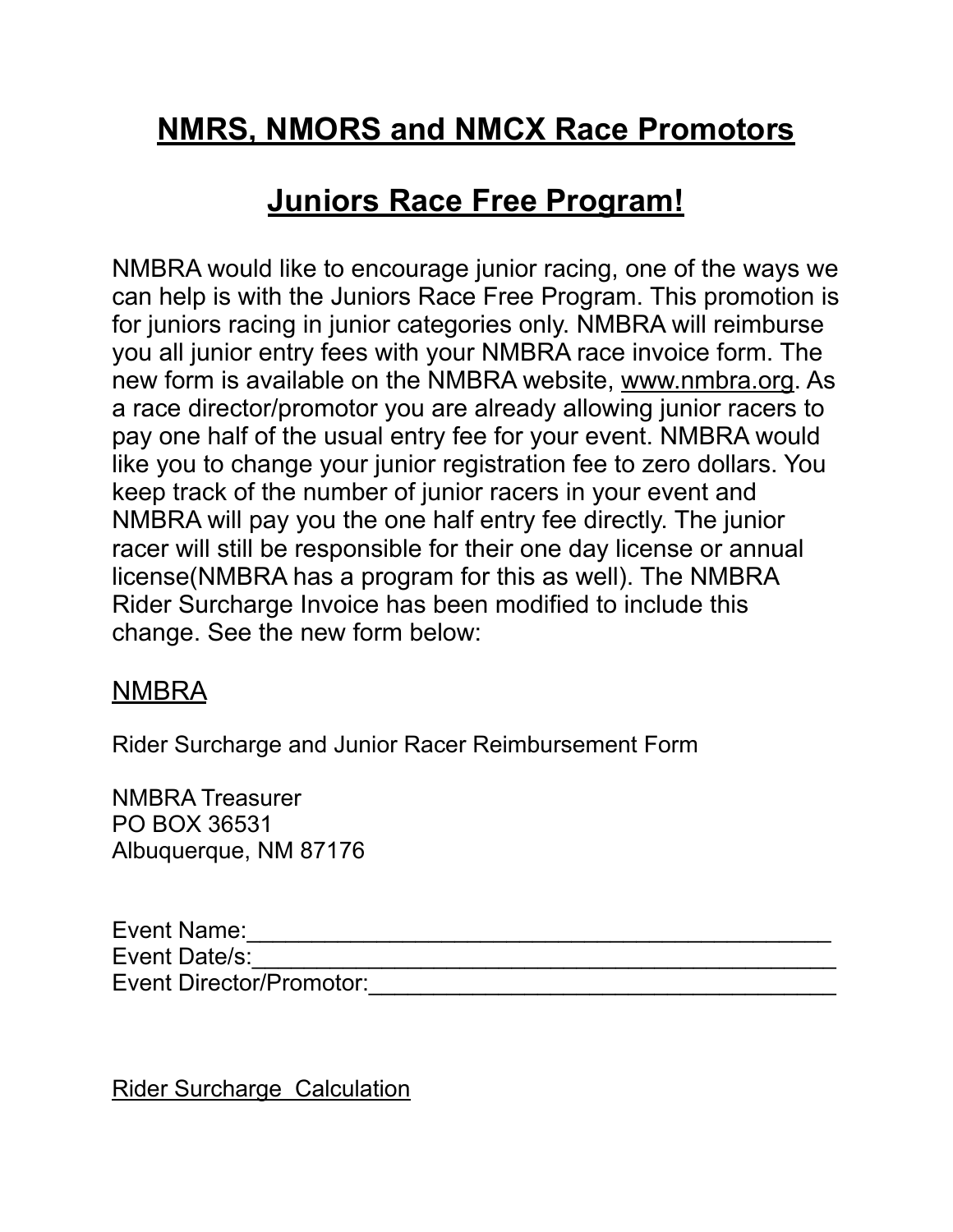| Days  | # of racers | rate/rider | Amount |
|-------|-------------|------------|--------|
| Day 1 |             | 1.00       |        |
| Day 2 |             | 1.00       |        |
| Day 3 |             | 1.00       |        |
| Day 4 |             | 1.00       |        |
|       |             |            |        |

Subtotal A

## Junior Racer Reimbursement Calculation

| Days  | # of Junior Racers 1/2 entry fee | Amount |
|-------|----------------------------------|--------|
| Day 1 |                                  |        |
| Day 2 |                                  |        |
| Day 3 |                                  |        |
| Day 4 |                                  |        |
|       |                                  |        |

Subtotal B